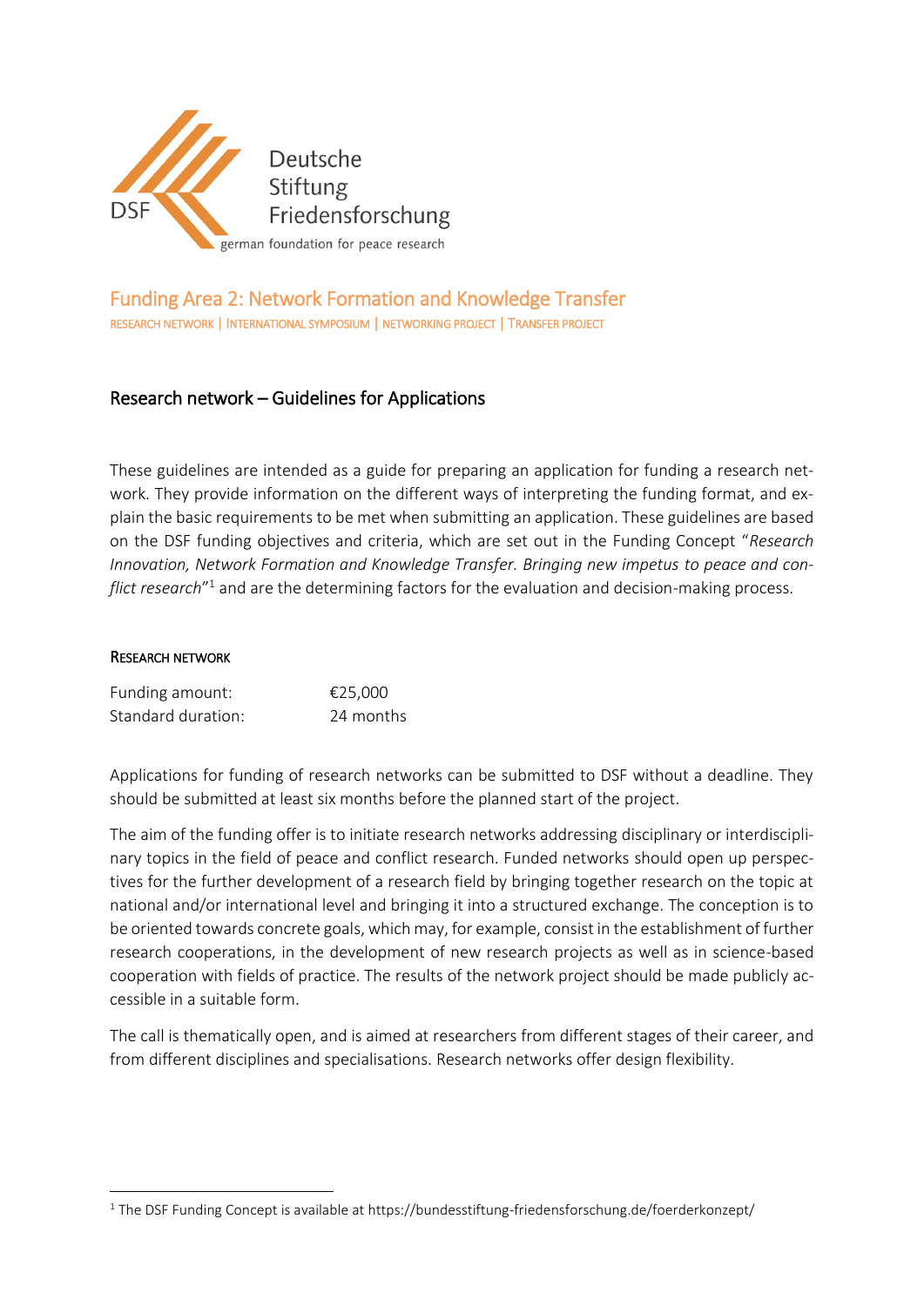#### Application requirements

Applications for funding can only be submitted by researchers who belong to or are directly affiliated with a higher education institution, a non-university research institution or a scientific institution recognised as a non-profit organisation<sup>2</sup>. It is not possible to provide direct financial funding to private individuals.

The minimum requirement for submitting an application is having completed a doctorate. Exceptions can only be made for researchers who can demonstrate that they have been engaged in scientific activities for many years and have published relevant articles in the field of research.

The Foundation only accepts applications for project funding submitted by scientific institutions within Germany. It generally only approves funding to domestic institutions. However, this does not exclude the possibility of using funding for international scientific cooperation.

Institutions that receive DSF funding are required to ensure that the funding is administered professionally.

The Foundation supports research activities for a limited funding period. Institutional funding measures are not envisaged.

#### Basic requirements

**.** 

DSF only funds research networks that are thematically related to the research field of peace and conflict research. Relevance shall be adequately substantiated in the application for project funding.

To be considered as a promising application, a structured and comprehensible network concept must be submitted to the Foundation, providing a clear and adequate basis for the reviewers to expertly assess the project. Care must be taken to ensure that the presentation of the objectives, the classification in the state of research, the information on the intended members and network structures as well as on the working methods of the network are all given appropriate consideration.

In the case of funding, the Foundation assumes that the organisation receiving funding will provide the infrastructure and basic equipment required to implement the proposed project. Overhead costs may not be claimed. The organisation receiving funding assumes the role of employer for the duration of the project; it is therefore responsible for the proper management of labour costs.

<sup>&</sup>lt;sup>2</sup> Where applicable, relevant supporting documents shall be enclosed with the application.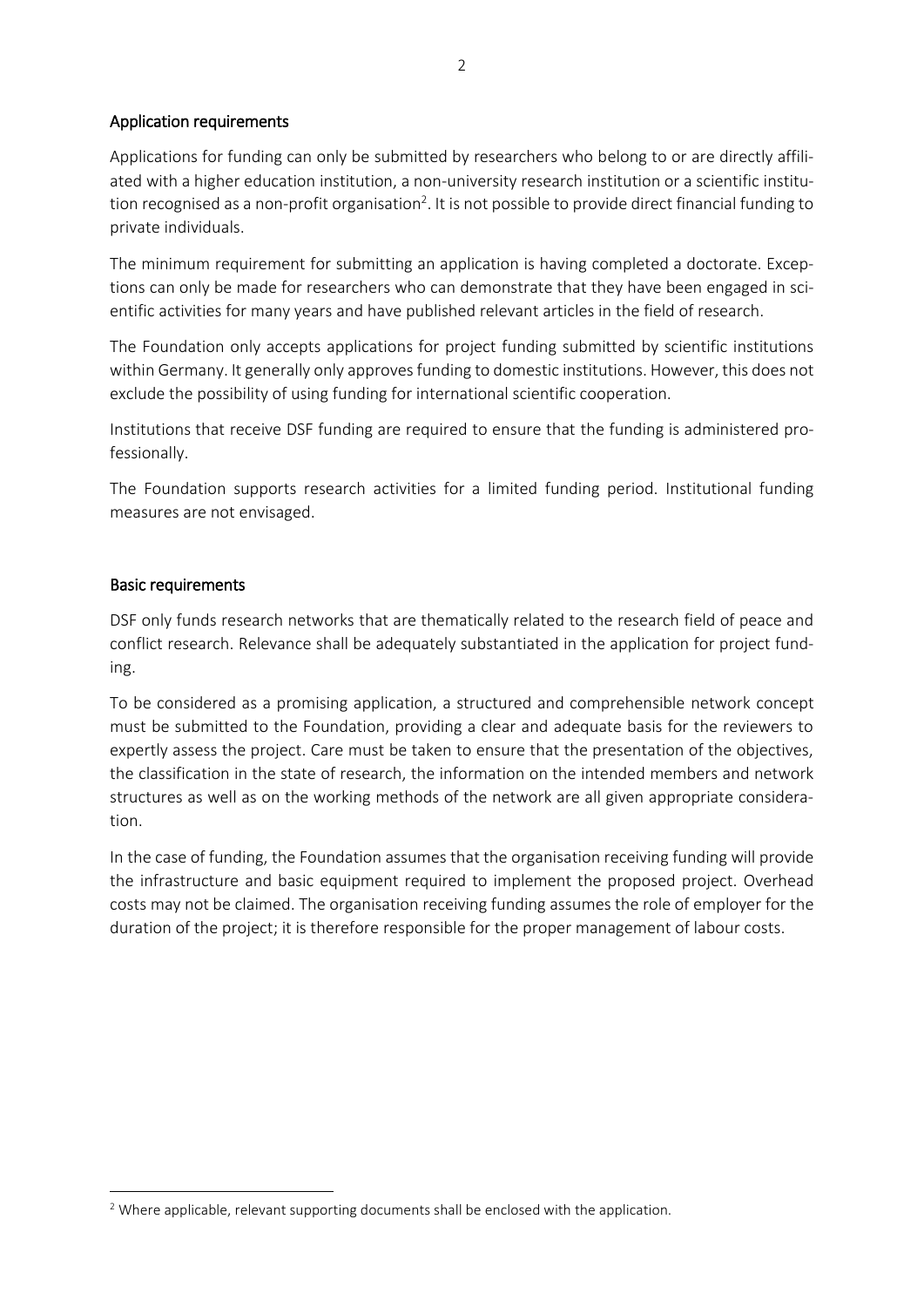#### Funding criteria

When assessing applications for project funding, the Foundation distinguishes between four core criteria and four additional criteria<sup>3</sup>:

Adequate consideration must be given to the *core criteria* – scientific relevance, quality of the project design, specialist qualifications of the project team, and potential for knowledge transfer – in all project proposals. Their fulfilment is a prerequisite for a positive funding decision.

Not all of the four *additional criteria* – promotion of early career researchers, national and international research collaboration, interdisciplinary orientation, and diversity – have to be met, depending on the project design. However, the applicant should assess how significant the additional criteria may be to the project when preparing the network project. The Foundation expects applications to contain statements on the relevance or non-relevance of each criteria. The fulfilment of additional criteria has an impact on the overall assessment of applications for funding.

## Costs eligible for funding

Funding for project-related labour and material costs can be requested from DSF. Such funding must be used within the specified funding period.

Personnel funds can be used for organisational support of the network. This includes, in particular, expenses for student assistants, for work contracts with third parties and other work services (e.g. translations). The appropriateness of awarding work contracts to third parties must be justified in the application.

Material costs include expenses for the working formats of the network (e.g. workshops), projectrelated travel as well as for working materials, communication media and software licences that are not available through the basic equipment of the funded institutions. The current rates of the Federal Travel Expenses Act shall apply to the calculation of travel expenses.

€1,000 in funding can be included in the project budget for the production of project publications and materials<sup>4</sup> for knowledge transfer. This amount is available exclusively for editorial work.

The budget items must be adequately justified in the application's accompanying text. Funding requirements shall be calculated according to the principle of proportionality. The Foundation reserves the right to adjust cost estimates.

The overviews in *Appendices 1a/b* provide information on possible uses and the underlying cost estimates.

1

<sup>4</sup> In print or digital versions.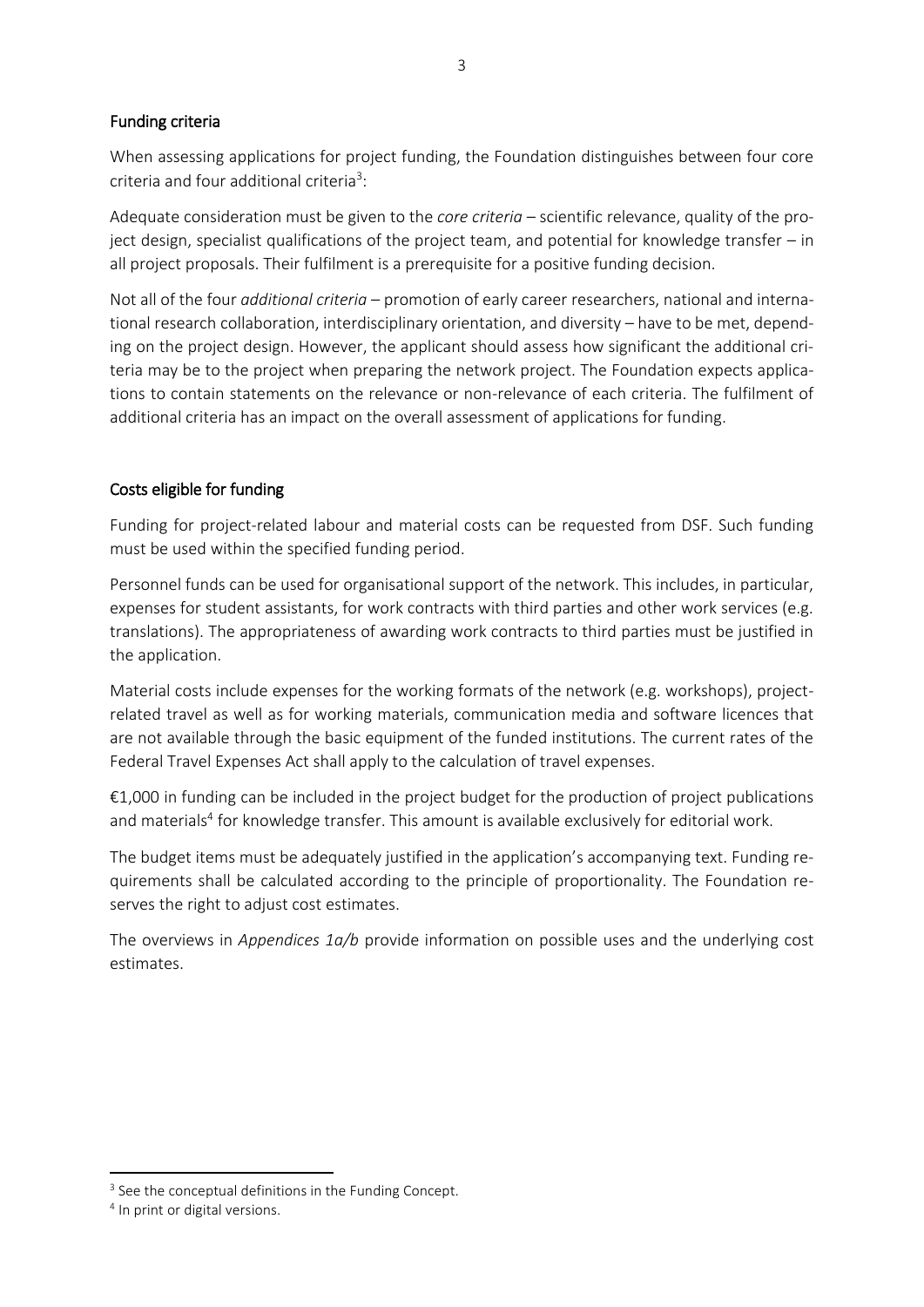#### Application documents

The Foundation requires the following documents in order to process applications for project funding:

- COVER LETTER | A signed letter from the applicants to the Foundation (as a scan or with a digital signature)
- SUMMARY/ABSTRACT| A separate one-page summary of the project (approx. 1,800 characters including spaces, at least 11 point font size)
- LONG VERSION | A presentation of the research network (Topic and objectives, state of research, conception and mode of operation of the network structures, cost plan, list of references<sup>5</sup>) with a maximum of 10 pages (approx. 20,000 characters including spaces, at least 11 point font size)

*Supplementary appendices*: CVs of the applicants and project staff (maximum of 2 pages each<sup>6</sup>), a list of own publications relevant to the project<sup>7</sup> (maximum of 2 pages), cost estimates for third-party services, cooperation agreements, etc.

COST PLAN | An additional cost breakdown (see the *template Excel file*)

A suggested list of possible bullet points is attached to these guidelines as Appendix 2. The Foundation reserves the right to return applications that exceed the specified number of pages for reworking.

All applications must be submitted to the Foundation in a digitised version. To do this, the application form<sup>8</sup> on the Foundation's website must be completed and four separate files (3 PDF, 1 Excel) – cover letter, the long version of the application (including annexes), the summary and the additional cost plan - must be attached.

## The evaluation and decision-making process

**.** 

Applications for funding research networks are assessed on the basis of at least two external expert opinions.

The decision on the funding of requested research networks is made by the DSF Executive Board.

In the event of a positive decision on the award of funding, the Foundation reserves the right to issue a final approval only after a written statement has been submitted on the points of criticism and follow-up questions in the expert opinions.

Post-qualification of a research network in the current application process is not possible.

A rejected application for project funding may be resubmitted once in a revised version as a new application.

As a matter of principle, the Foundation only makes the expert opinions available in anonymised form.

 $5$  The reference list of research literature can also optionally be added as an appendix (maximum of 2 pages).

<sup>6</sup> The two-page CV should only contain information on professional credentials that is directly relevant to the application. Lists of lectures, memberships, etc. are not desired.

 $7$  A complete list of the applicant's own publications cannot be attached to the application.

<sup>8</sup> The form is available at https://bundesstiftung-friedensforschung.de/e-antrag/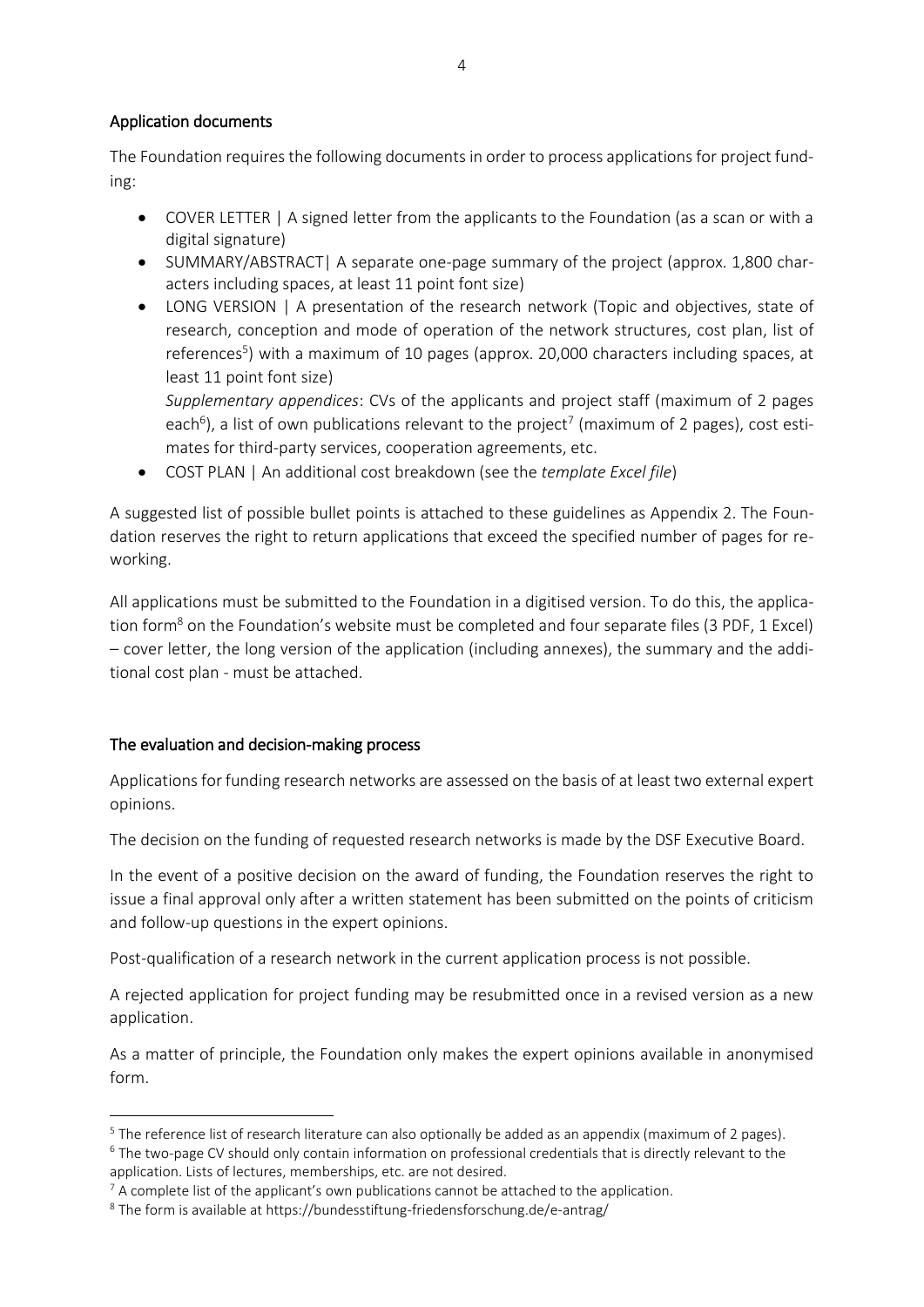DSF approves funding to the applicant's research institution. This entails the compulsory recognition of the Foundation's approval regulations by the management of the institution and the project owner. Further details can be found in the approval regulations for Funding Area 2.

Osnabrück, May 2021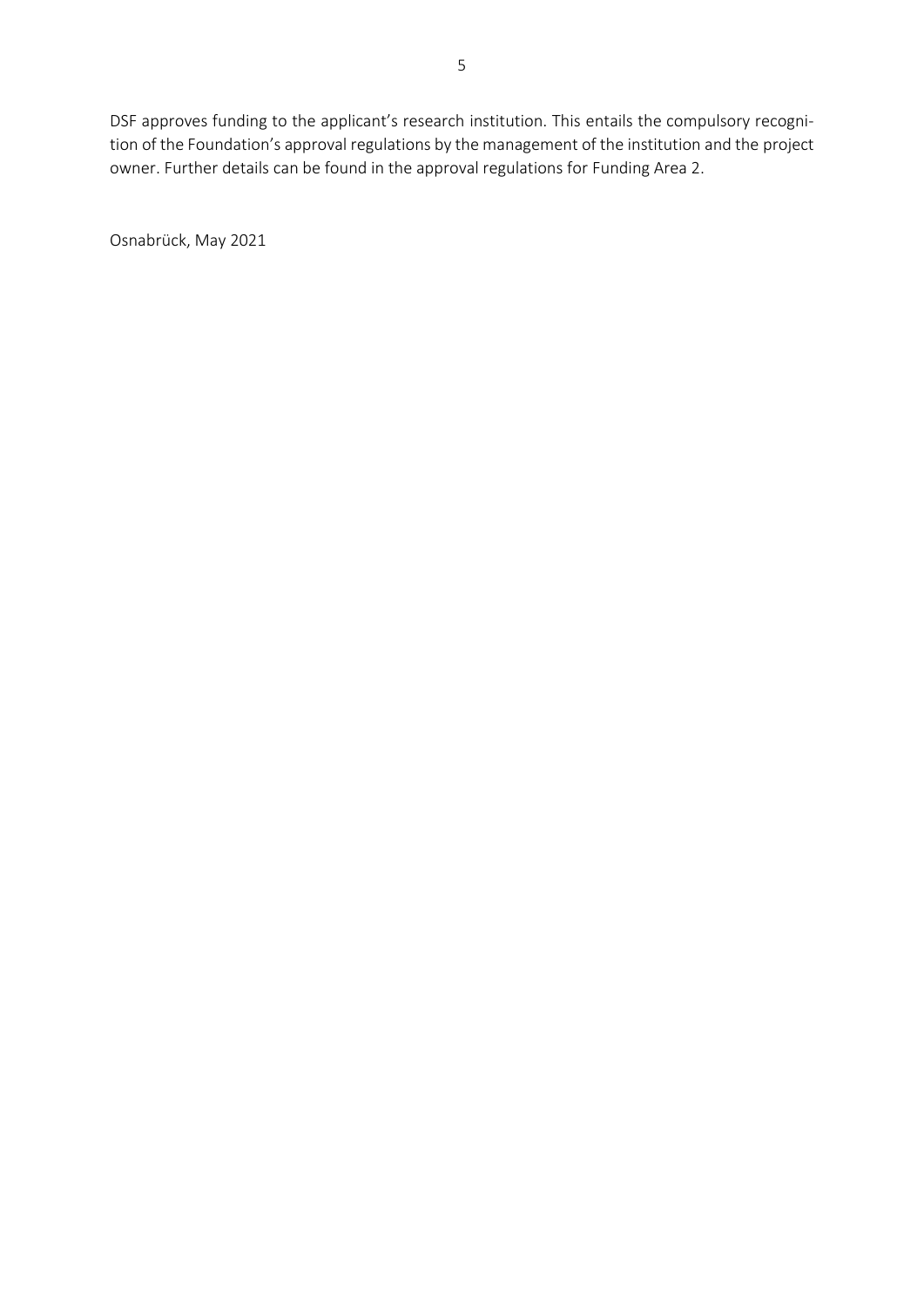#### APPENDIX 1A | Research network: Information on drawing up a cost plan

#### *When drawing up the cost plan, the following points must be observed:*

- DSF does not assume any overhead costs of the organisation receiving funding. It assumes that the infrastructure (e.g. work rooms, office and computer equipment, access to software licences, libraries and databases) is provided by the organisation receiving funding as its own contribution. For this reason, any material costs listed that count as part of a research institution's basic equipment require special justification.
- If labour and material costs have been calculated incorrectly, the Foundation will not allocate additional funding. It is recommended to add a 3% safety margin to the labour costs in order to compensate for progressive collectively agreed wage rises.
- Lump sums with no mention of a specific intended use will not be granted.
- Individual cost items should be rounded up to the nearest  $\epsilon$ 10.
- Please note that a cost plan with the necessary explanations must be included in the long version of the application.

#### *Rates for hospitality expenses:*

- The Foundation will cover the costs of hospitality for
	- o speakers,
	- o presenters and
	- o those directly involved in the organisation (e.g. student assistants).
- The following grants can be applied for per day towards the costs of hospitality:
	- o For one meal (half day)
	- o maximum of €15 per person and day (restaurant)
	- o maximum of €20 per person and day (catering in conference rooms)
	- o additional: maximum of €5 per person and day for conference drinks
- For two meals (whole day):
	- o maximum of €30 per person and day (restaurant)
	- o maximum of €40 per person and day (catering in conference rooms)
	- o maximum of €35 per person and day (restaurant/catering)
	- o additional: maximum of €10 per person and day for conference drinks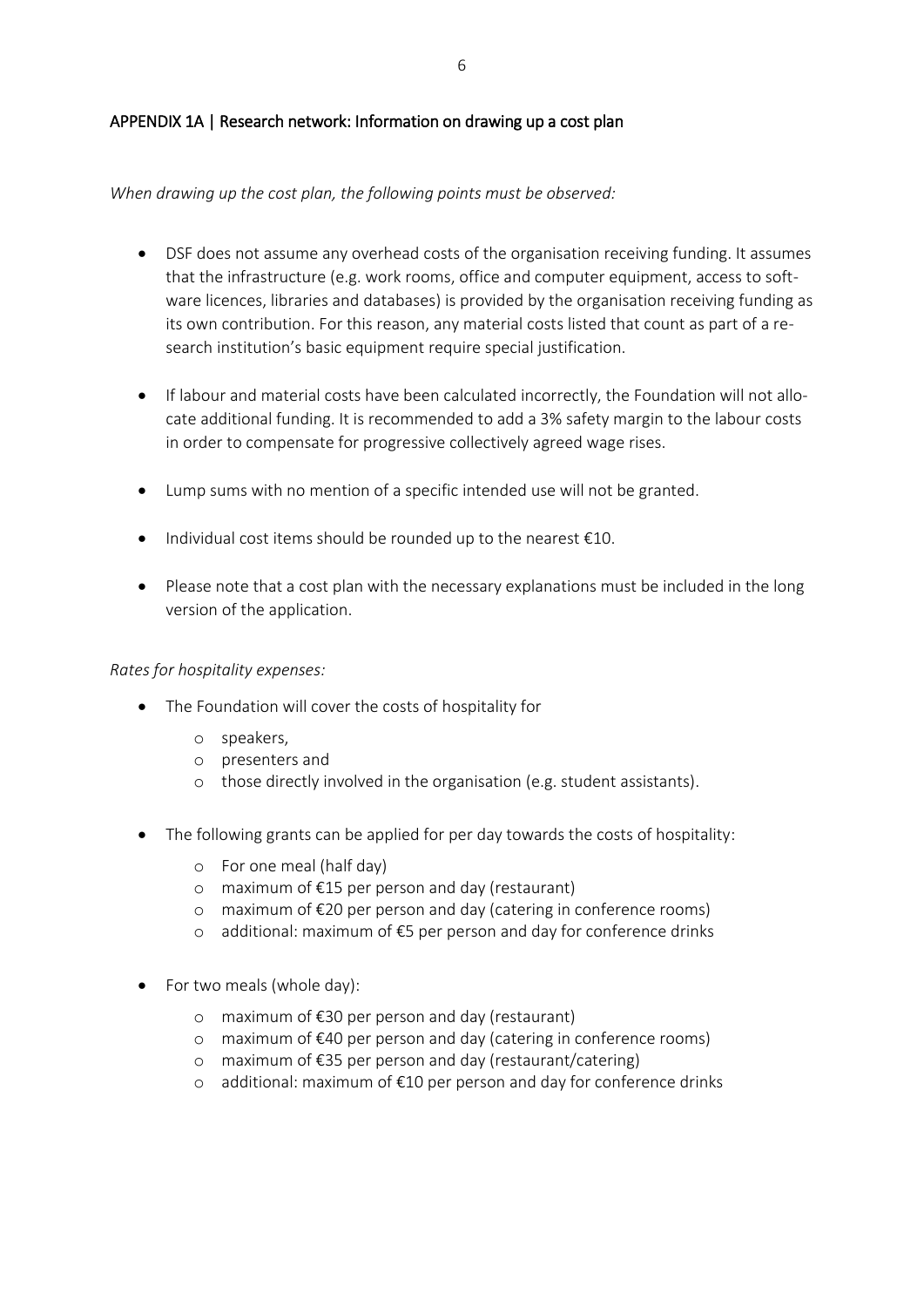| <b>COST ITEM</b>                                                        | <b>INFORMATION</b>                                                                                                                     | <b>REMARKS</b>                                                                                                        |
|-------------------------------------------------------------------------|----------------------------------------------------------------------------------------------------------------------------------------|-----------------------------------------------------------------------------------------------------------------------|
| <b>LABOUR COSTS</b>                                                     |                                                                                                                                        |                                                                                                                       |
| Student assistants                                                      | Hourly rate (including ancillary<br>wage costs)<br>Duration of employment<br>Monthly working hours                                     |                                                                                                                       |
| Contracts for work and ser-<br>vices with third parties                 | Scope, remuneration and<br>basis of assessment                                                                                         | Justify the appropriateness of<br>awarding the contract.<br>Attach tenders if applicable                              |
| Fee contracts                                                           | Basis of assessment                                                                                                                    | Attach tenders if applicable                                                                                          |
| <b>TRAVEL COSTS</b>                                                     |                                                                                                                                        |                                                                                                                       |
| Costs for project workshops<br>(presence, hybrid and online<br>formats) | Target number of participants<br>Breakdown into expected indi-<br>vidual items (travel/accommo-<br>dation costs)                       | The applicable rates of the<br>BRKG apply. Hospitality costs<br>are based on the rates for hos-<br>pitality expenses. |
| Flight and travel costs for<br>network-related travel activi-<br>ties   | Destinations, means of transport<br>and ticket costs (incl. transfer)                                                                  | The applicable rates of the<br>BRKG apply.                                                                            |
| Accommodation costs for<br>network-related travel activi-<br>ties       | Type of accommodation and<br>costs<br>Number of days (daily allowance<br>rates)                                                        | The applicable rates of the<br>BRKG apply.                                                                            |
| <b>MATERIAL COSTS</b>                                                   |                                                                                                                                        |                                                                                                                       |
| Communication media and<br>software licences                            | Justification why not available<br>through the basic equipment of<br>the funded institution                                            |                                                                                                                       |
| Working and Consumables                                                 | Lump-sum amount                                                                                                                        |                                                                                                                       |
| Grant for project publications<br>(maximum of $£1,000$ )                | Details of the expected purpose<br>of use, e.g. editorial work on<br>publications (digital and print),<br>proofreading in foreign lan- | Subsidies for publishing costs<br>are excluded.                                                                       |
|                                                                         | guages                                                                                                                                 |                                                                                                                       |

# APPENDIX 1B | Research network: Information on drawing up a cost plan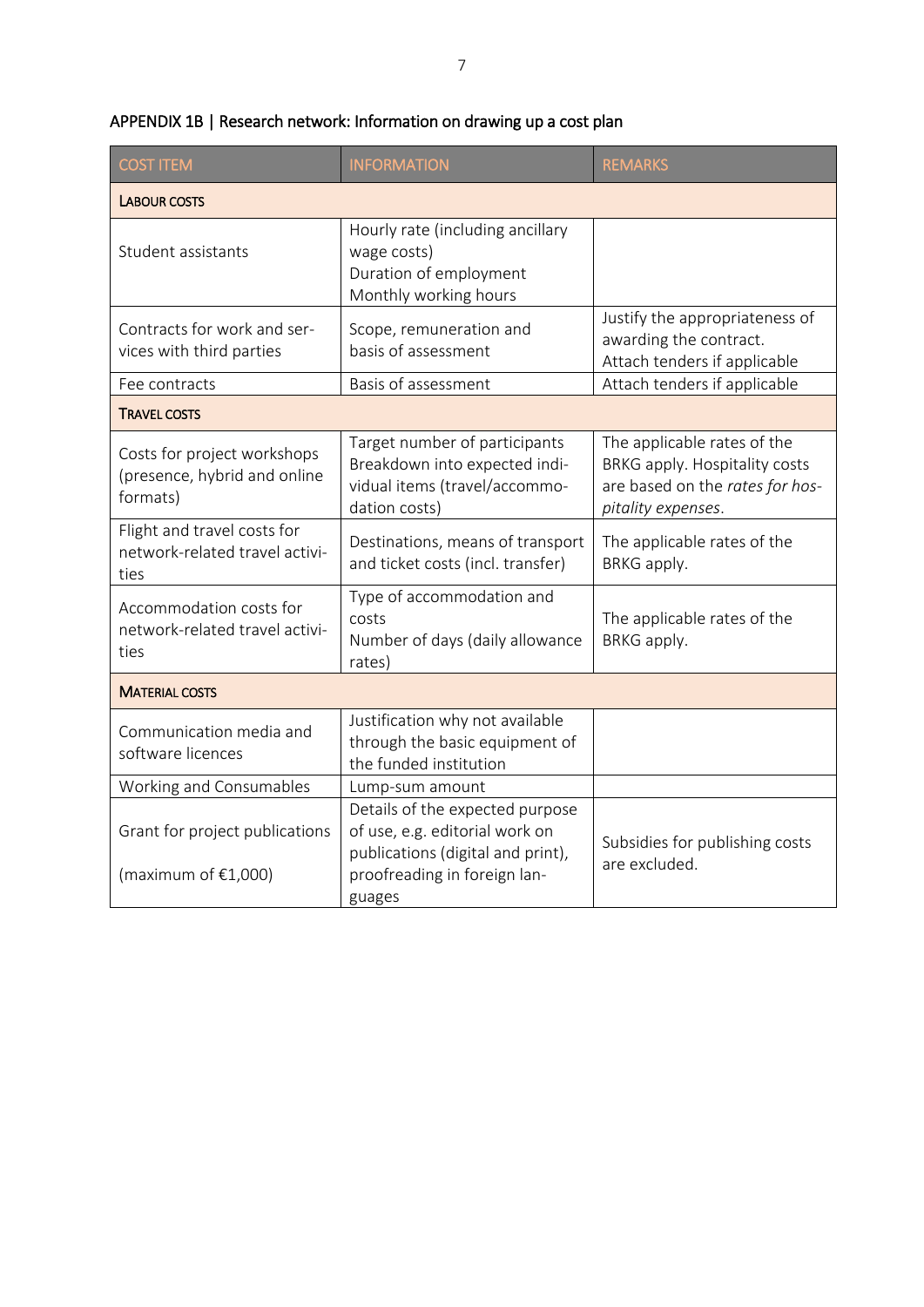# APPENDIX 2 | Research network: List of possible bullet points in the long and short version of the application<sup>9</sup>

#### Short version (summary of the project), a separate 1-page

- Topic and scientific relevance of the project
- State of research and originality
- Objectives and expected research results
- Network conception
- Project duration
- Application volume

#### Long version of the application for project funding

(maximum 10 pages; approx. 20,000 characters including spaces, at least 11 point font size)

- *a. General information (in tabular form<sup>10</sup>)*
	- Funding format
	- Name of the applicant
	- Institution/organisation/department
	- Topic of the project
	- Total expected duration
	- Application volume

**.** 

- Business address and contact details (phone, email address)
- *b. Detailed presentation of the research project*
	- Topic, objectives and expected outcomes
	- Originality and integration in the international state of research
	- Concept of the network (structures, working methods)
	- Information on members of the network, planned extensions if applicable
	- Expertise of the project team and own preparatory work
	- Utilisation of results and publication strategy

<sup>&</sup>lt;sup>9</sup> This list is a non-binding outline suggestion. The order and choice of points may vary depending on the application.

<sup>&</sup>lt;sup>10</sup> You can find an example of a tabular list in our download area under "Example of a cover sheet".